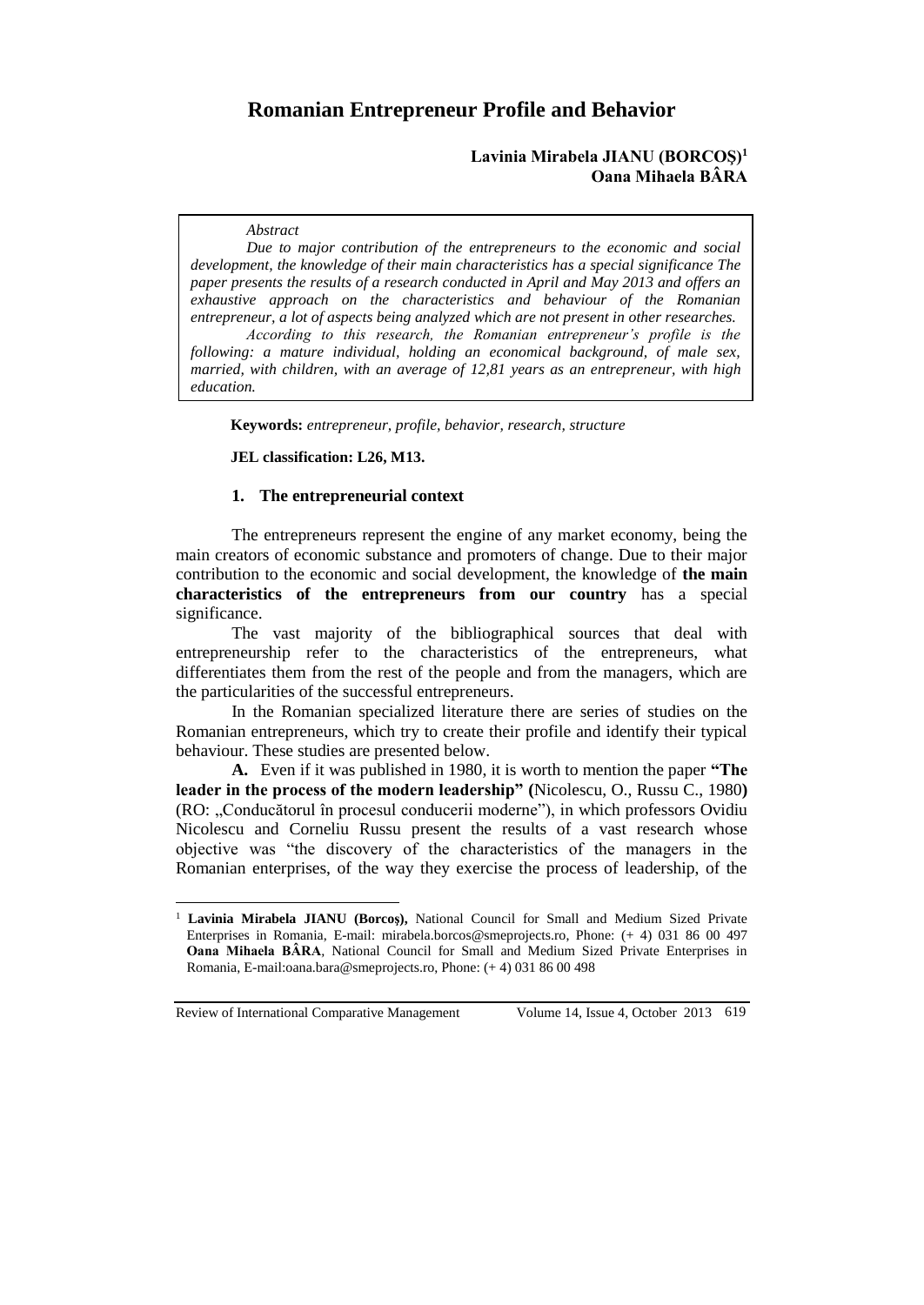methods and techniques used". The aspects analyzed were: the age, the age of service, the positions occupied, the way that the person was employed at the date of the investigation (through a contest, without a contest), the main elements which should characterize the manager in order to be efficient (technical competencies, economical competencies, good knowledge in the field of leadership, high political and ideological level, the capacity to propose and assign tasks which are at the same time mobilizing and realistic, innovation spirit, the capacity to work in a team, the capacity of continuous self-improvement, the ability to collaborate with people, consistency in reaching the objectives, good physical health, spirit of socialist ethics and equity, the capacity of taking efficient decisions, stateliness), the elements which characterize the direct chiefs of the interviewed managers, the age of service necessary for being employed on a management position, the elements that motivate the activity of the managers, the use of the working hours, the average duration of the working day of the interviewed managers, the measure in which the managers consider that they have enough time for their work, the measure in which the managers appreciate the utility of the secretariat, the level of training of the secretarial personnel, the courses taken by the managers, the degree of use by the managers of the knowledge and techniques acquired during the courses, the sources of information used in the management activity.

The methodology used by the professors Ovidiu Nicolescu and Corneliu Russu for the characterization of the managers can be updated, in order to allow the creation of a profile and behaviour of the Romanian entrepreneur.

**B. The National Institute of Statistics** elaborates the publication "**New enterprises and the profile of the entrepreneurs",** which presents information structured on development regions and classes of size, regarding the number of newly created enterprises, the rate of survival of the new enterprises, the fields of interest for the entrepreneurs, the difficulties in the activity of the enterprises, the profile of the entrepreneurs: the structure on age, gender, educational level, professions. According to the study published in 2013, the entrepreneur is not older than 40, he is a male, high school or university graduate.

**The limits of the study of the National Institute of Statistics:**

- It offers less information about the characteristics of the entrepreneurs
- The survey is dealing only with the newly established firms, so the results cannot be attributed to all the entrepreneurs.

**C.** Every year, the scientists at the Babson College and London Business School publish the **Report regarding the Global Entrepreneurship Monitor – GEM.** This report is based on the results of a survey conducted in 45 countries on a sample of at least 2000 people in each country. The purpose of the survey is to highlight the intentions of these people to initiate businesses of their own and their perceptions regarding entrepreneurship, the opportunities of the business environment, the abilities and knowledge necessary to establish a firm etc.

According to the Country Report – Entrepreneurship in Romania – 2011 edition (Petru, P., et. alt., 2012,) – the Romanian potential entrepreneurs' profile indicates that the highest share of potential entrepreneurs is young, male with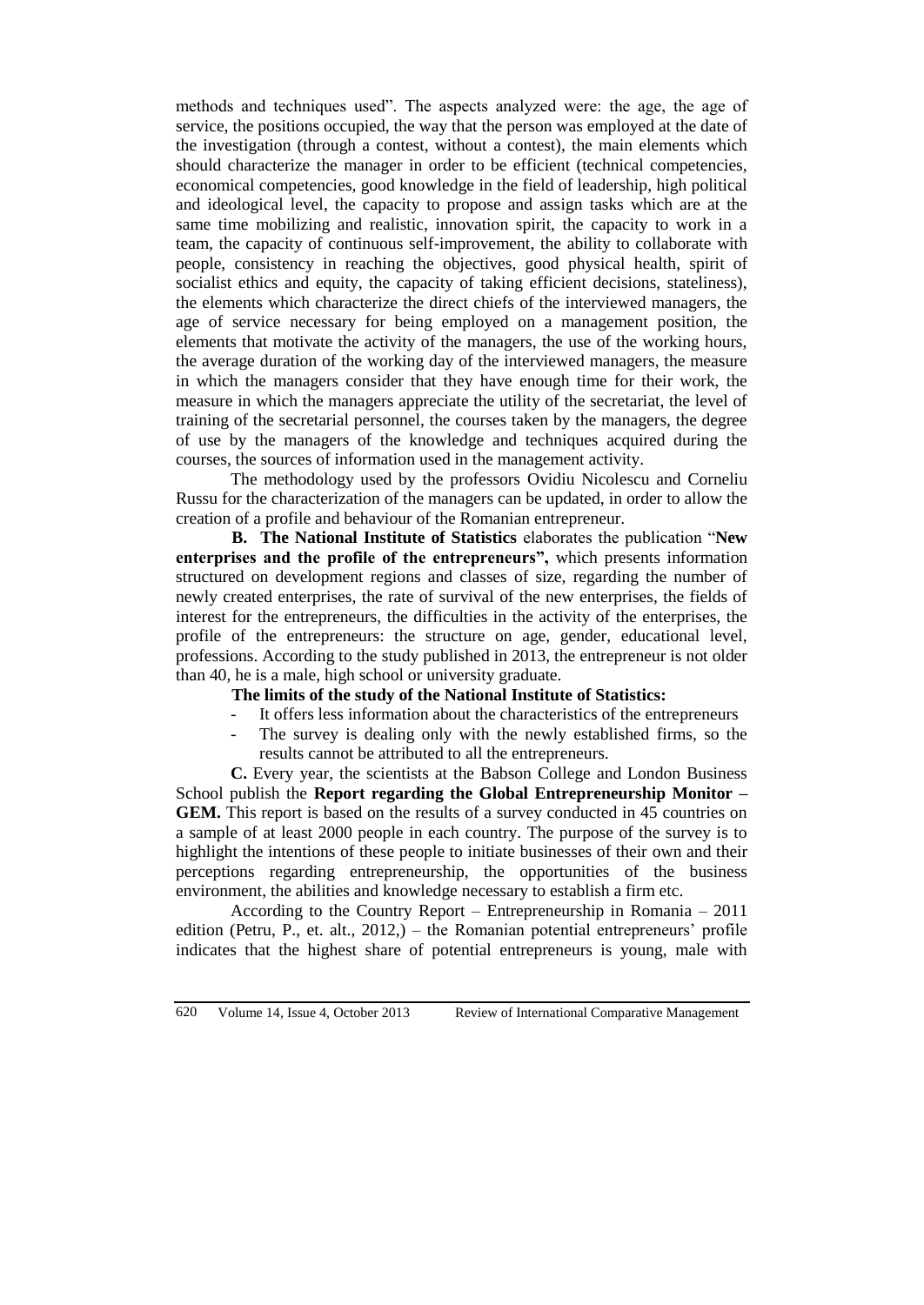secondary degree, situated in the upper 33% regarding household income. The distribution of potential entrepreneurs by age categories didn't show significant changes in the analyzed period. 58.8% of the potential entrepreneurs are male in 2011. The highest share of potential entrepreneurs by household income can be found among those who are situated in the upper 33%, even though their share decreased from 57.1% in 2007 to 49.9% in 2011.

Considering the fact that the survey is analyzing the potential Romanian entrepreneurs, it does not provide information regarding the profile and behaviour of the Romanian entrepreneur.

**D. Daniela Tatiana Corodeanu** has conducted an **experimental research (**Corodeanu, D., 2008**), the objective of which is represented be the characterization of the Romanian entrepreneur** from the point of view of the behaviour and business performance and the creation of a Behaviour – Performance Model of the entrepreneur (starting from a Generic Model of Competence of the entrepreneur). The research was based on the method of the inquiry based on a questionnaire, which is composed of 66 items and which is an improved version of the Generic Model of Competence of the entrepreneur applied by the USAID (United States Agency for International Development). The questionnaire is structured in two main parts. The first part is based on the identification of some personality characteristics and general behaviour, which are hypothetically specific to the entrepreneurs – specific competencies and additional competencies. The second part (the one which was added to the original model) is dealing with opinions and personal experiences of the Romanian entrepreneur regarding his/ her behaviour and performance.

The research of Daniela Corodeanu allows the identification of many specific characteristics of the entrepreneurs, but has the following limits:

- The survey was undertaken in Bacău, Botoşani, Focşani-Vrancea, Galați, Iași, Piatra Neamț, Târgu Neamț, Vaslui, Rădăuți - Suceava, Suceava, on a sample of 221 entrepreneurs, so it is not representative at national level. Even if the purpose of the research is the creation of a profile for the Romanian entrepreneur, the author succeeds only in creating a profile for the entrepreneur in the North-East development region.
- The sample is not representative if we consider its structure on fields of activity (the prevailing field of activity is marketing-commerce, with a percentage of 87%) or classes of size.
- The questionnaire requires a high degree of training for the understanding of certain concepts; considering the fact that the majority of the Romanian entrepreneurs do not have managerial education the answers to some questions are not totally relevant.

**E.** Another **survey which had the purpose to identify the characteristics of the Romanian entrepreneurs was conducted by Ovidiu Nicolescu and Doiniţa Şendrea** on a sample of 850 entrepreneurs in 21 counties. According to this investigation, the portrait of the Romanian entrepreneur is the following:

Review of International Comparative Management Volume 14, Issue 4, October 2013 621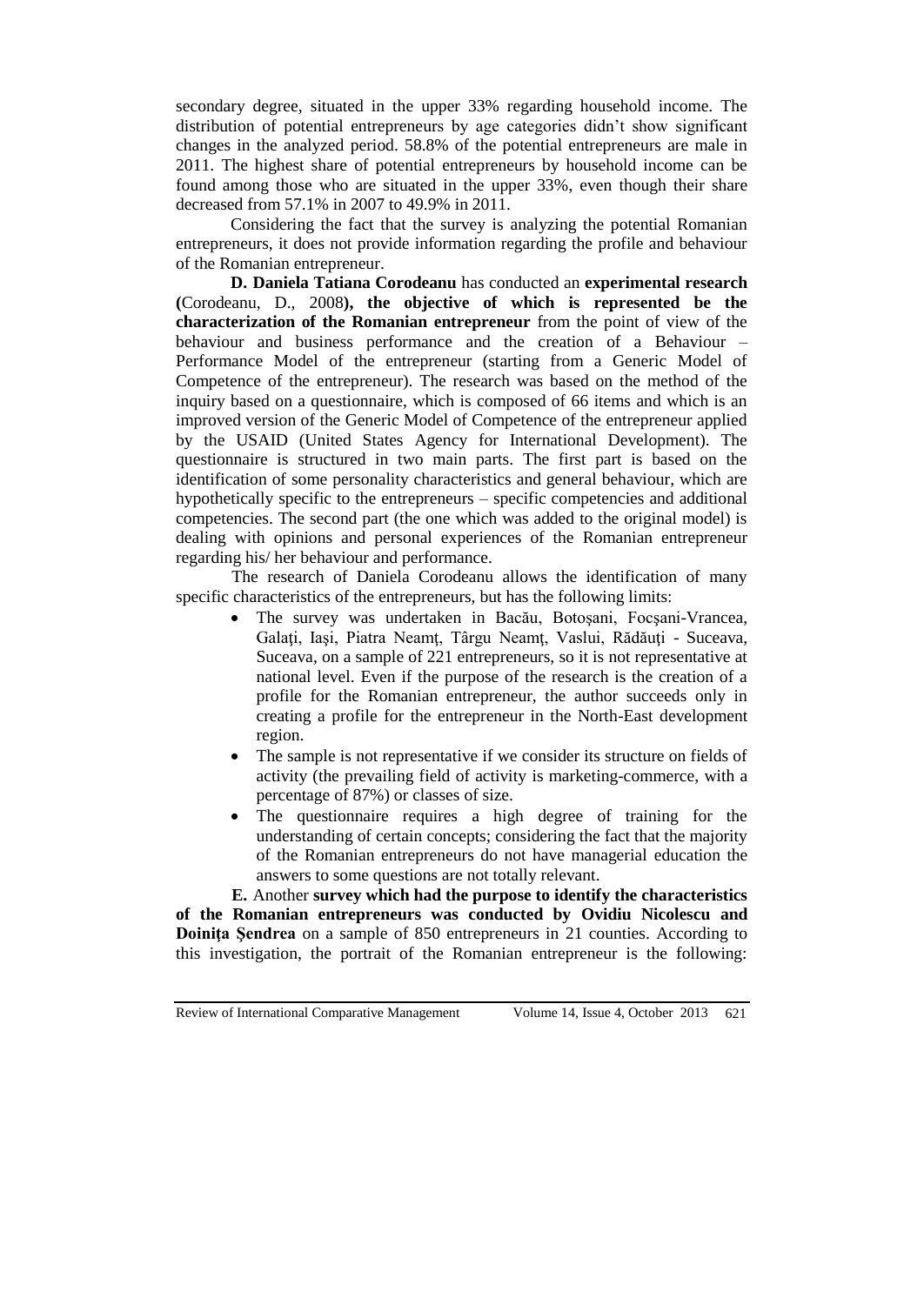mature person, male, with superior education, very hard-working, frequently linking partnership relations with other entrepreneurs, married, frequently involving the family members in his activity, his most common field of activity being commerce, spending over 60 hours working for the firm.

## **2. The Romanian entrepreneurship research**

The research that we carried out in April and May 2013 (Nicolescu, O.,) had a sample of 1858 entrepreneurs, from the eight development regions, of all SMEs categories. Although the investigated sample is representative for Romania, we mention that the elements resulted from the investigation should not be generalized, but considered as indicative.

According to our study Romanian entrepreneurs show the following characteristics:

According to the groups of **age**, the highest percentages are held by entrepreneurs between 35 to 45 years (**36,98**%) and those between 45 to 60 years (**32,23**%) and at the opposite end there are the people under 25 years (3,13%). Also, the average age of entrepreneurs is: 41,51 years at the sample level, 41,77 years for male entrepreneurs and 40,94 years for female entrepreneurs. The age structure is in favor of development of the SMEs sector, since approximately 63% of entrepreneurs are less than 45 years old, thus having ahead at least two decades of entrepreneurial activity. In this context, we also mention the high weight (22,96%) of young entrepreneurs, aged between 25 and 35 years. Details in **picture 1**.



**Picture 1. Entrepreneurs' structure according to the age**

Taking into account the **professional background**, one may notice that people with economic background hold a weight of 27,34% of the total, bringing forward the number of entrepreneurs trained in technical field (16,79%). Entrepreneurs who have other professions represent **55,87**% of the investigated sample.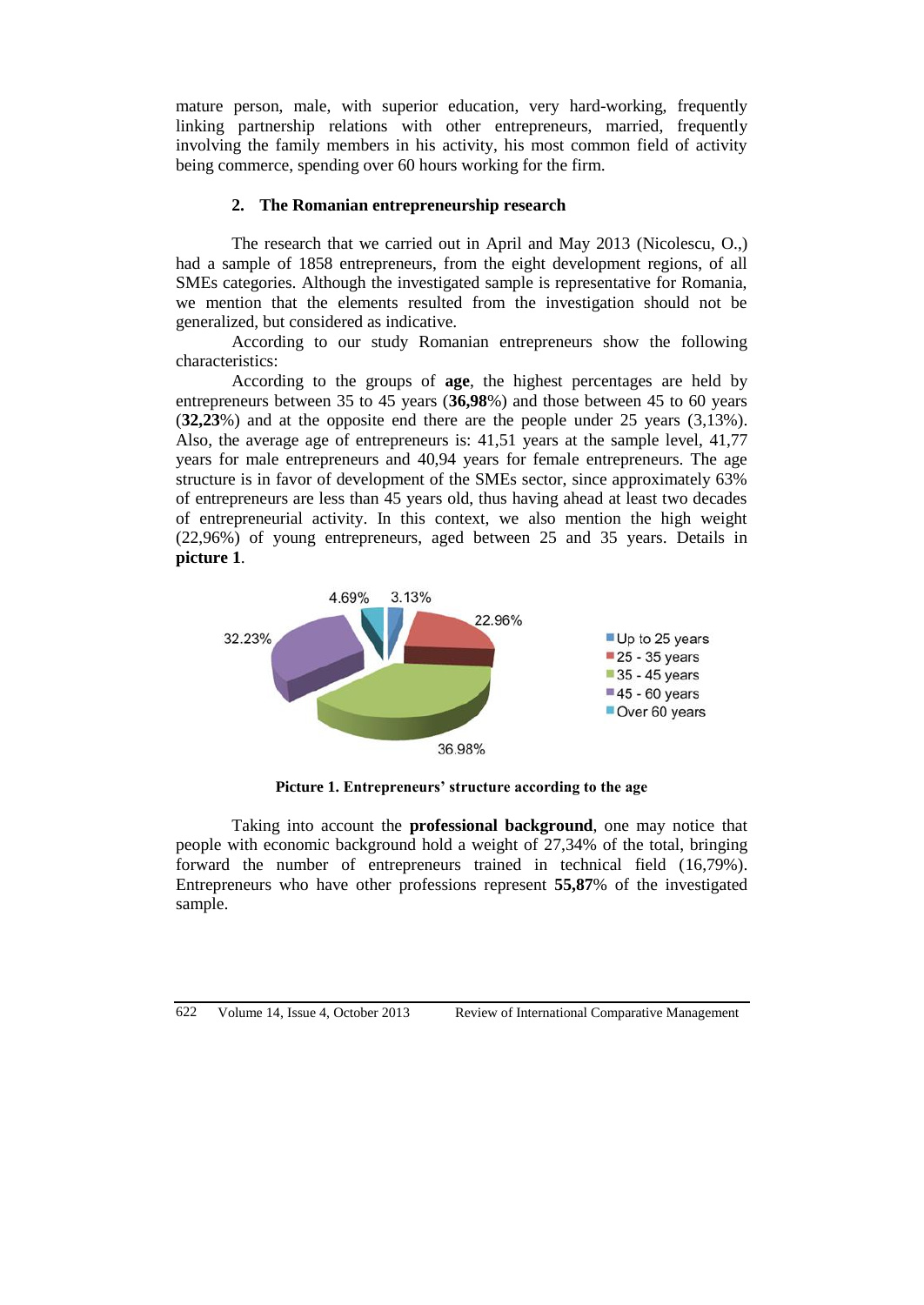

**Picture 2. Entrepreneurs' structure according to the professional background** 

Classifying entrepreneurs according to **sex** (**picture 3**) shows the predominance of male entrepreneurs (**68,62**%). The structure on sex is more balanced than the situation in the European Union, according to which about a quarter of all entrepreneurs are women. Given that in Romania the female represent about 51% of the population, such a configuration signifies a high degree of exploitation of their potential compared to countries in Europe and North America. No doubt that to such a structure helped also the fact that the percentage of females fallowing higher education is higher than the male one.



**Picture 3. The structure based on sex of entrepreneurs**

Taking into account the **marital status**, as one may notice as well in **picture 4**, it can be seen the predominance of married entrepreneurs (**81,38**%).

#### Review of International Comparative Management Volume 14, Issue 4, October 2013 623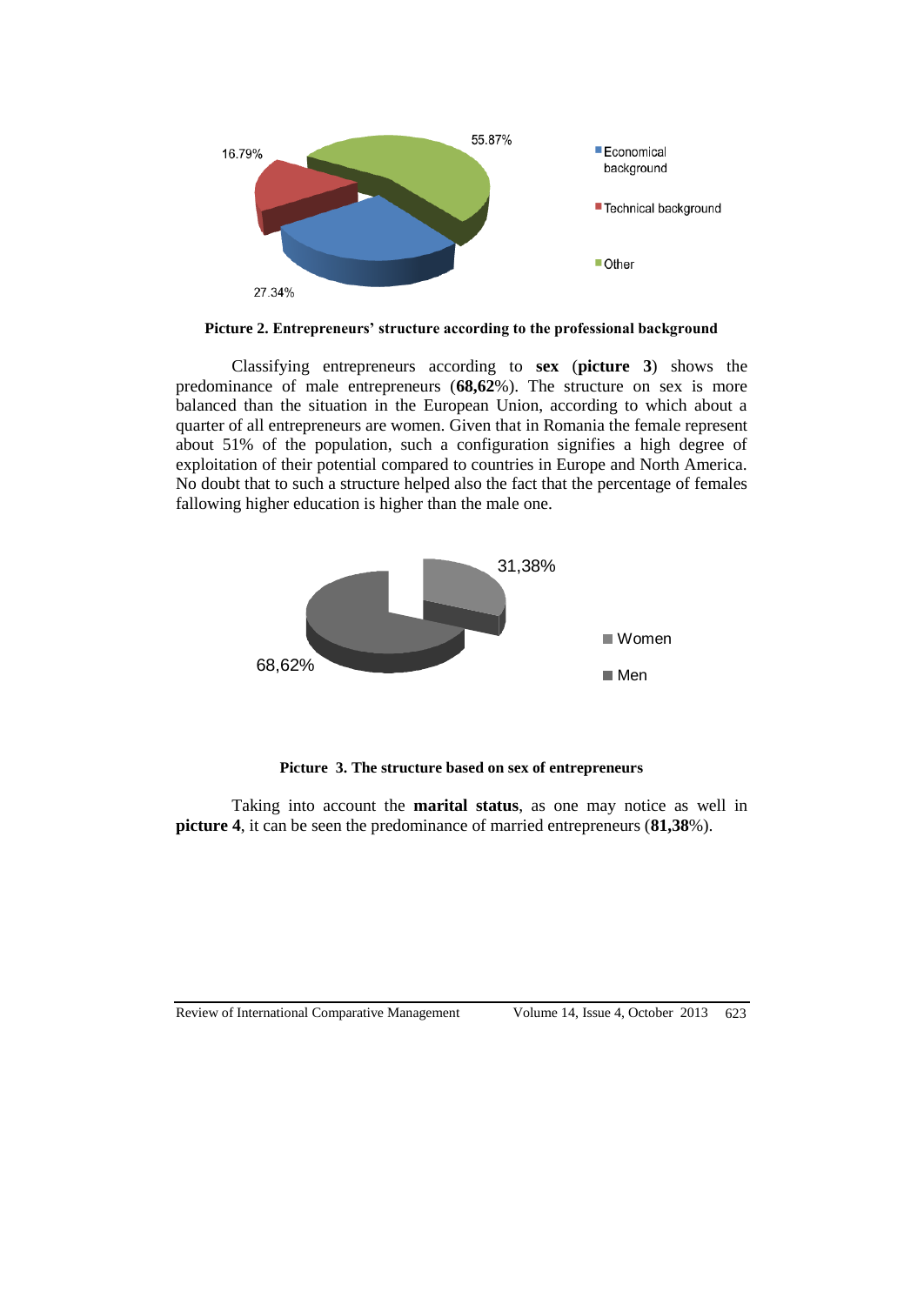

**Picture 4. Entrepreneurs' structure according to marital status** 

Regarding the entrepreneurs' **number of children,** it can be seen that **35,47**% of the businessmen have one child and **33,75**% of the individuals have two children. We point out the high percentage of those having no child (26,26%), situation that may be explained by the considerable weight of young entrepreneurs. See **picture 5**.



**Picture 5. The structure of entrepreneurs by the number of children**

The correlative approach of information on marital status and number of children gives us a picture of a more intense expression of the entrepreneurial spirit at married people and at those having children. The percentages of these two categories of people are higher among entrepreneurs than the entire active population of Romania. The situation is normal, as married people with children present, in terms of the degree of involvement in economic and social life, assuming responsibilities and intensity of work efforts, higher parameters than the rest of the population.

From the perspective of the **studies** completed, most entrepreneurs have advanced education (**63,78**%), of which 2,88% attended various post-graduate studies, 4,16% graduated a Master's Degree and 0,36% have a PhD. Please find information in **pictures 6 and 7**. This situation indicates a high degree of intellectualization of entrepreneurs, which is a favorable premise for enhancing the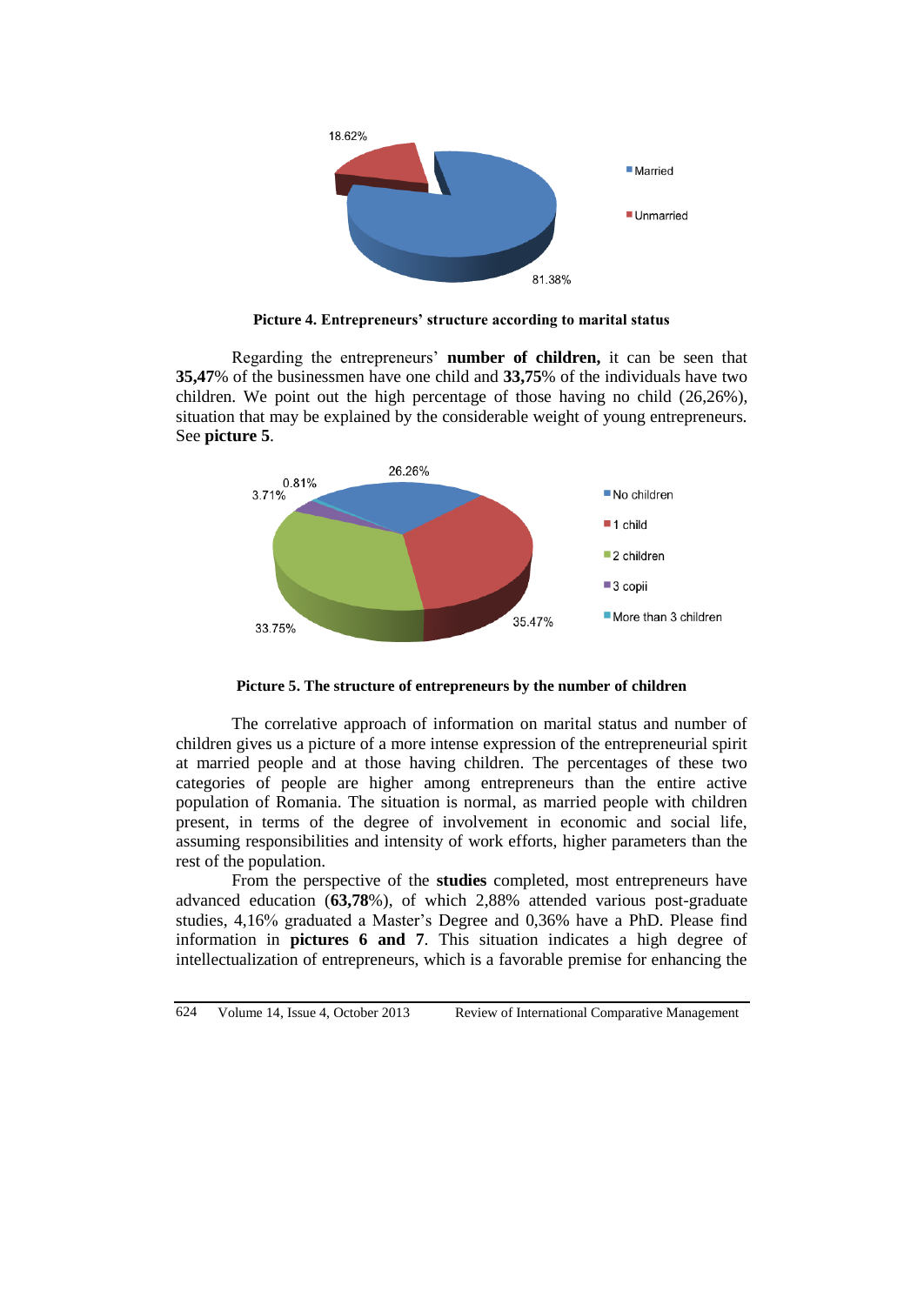

performances of SMEs in the future and for the transition to knowledge based economy.

**Picture 6. The structure of entrepreneurs according to education**



**Picture 7. The frequency of entrepreneurs with post – graduate studies** 

Entrepreneurs' classification according to the attended **training program**  points out that **1,18**% of them trained in Romania and **0,46**% attended training programs abroad, highlighting the poor availability of Romanian businessmen for getting perfection through training in different activity fields.





Review of International Comparative Management Volume 14, Issue 4, October 2013 625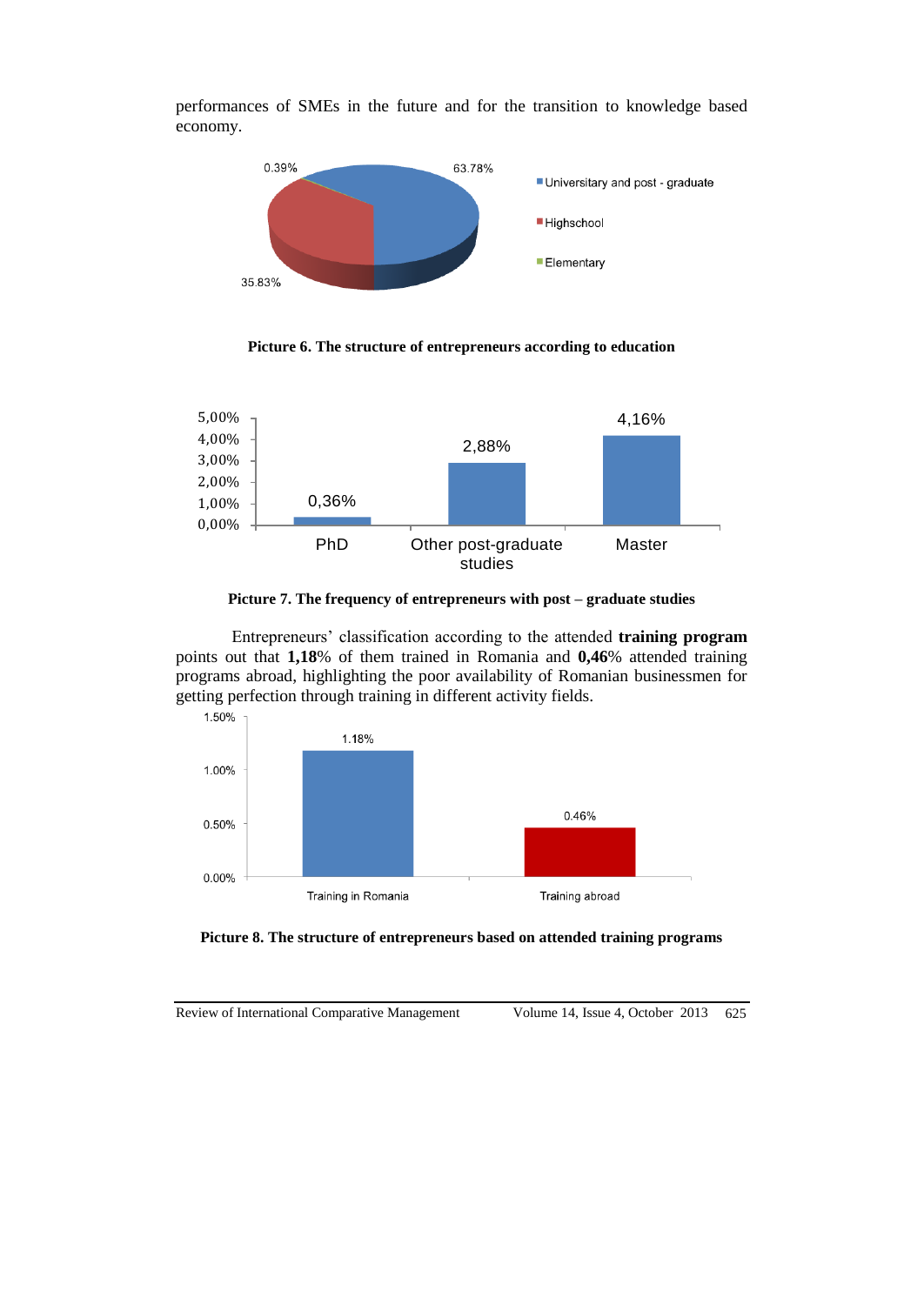From the perspective of the **seniority in labor as entrepreneur** it can be seen that the highest percentages are held by those individuals having between 5 to 10 years of seniority in labor as entrepreneurs (**30,15**%) and respectively, the persons who initiated entrepreneurial activities within the last 5 years (**26,53**%). The lowest weight is held by those entrepreneurs having over 20 years of seniority in labor - namely 12,48%. Please find the information in **picture 9**.



**Picture 9. The structure of entrepreneurs according to seniority in labor as entrepreneur**

As the research indicates, the Romanian entrepreneur's profile is the following: a mature individual, holding an economical background, of male sex, married, with children, with an average of 12,81 years as an entrepreneur, with high education.

# **Main findings of the research:**

- People aged between 35 and 45 hold the highest weight among entrepreneurs (36,98%) and those under 25 years register the lowest percentage (3,13%).
- $\triangleright$  The average age of entrepreneurs is 41,51 years.
- Approximately 27% of entrepreneurs have economical background.
- 16,79% of businessmen are trained in the technical field.
- Male entrepreneurs represent the majority, with a weight of  $68,62\%$ .
- $\triangleright$  Around three quarters of businessmen are married (81,38%).
- $\geq 73,74\%$  of entrepreneurs have children.
- $\triangleright$  The good level of training of Romanian entrepreneurs (63,78% have higher education) is capable to facilitatethe development of private companies.
- $\geq$  35,83% of entrepreneurs have average education, and 0,39% have elementary education.